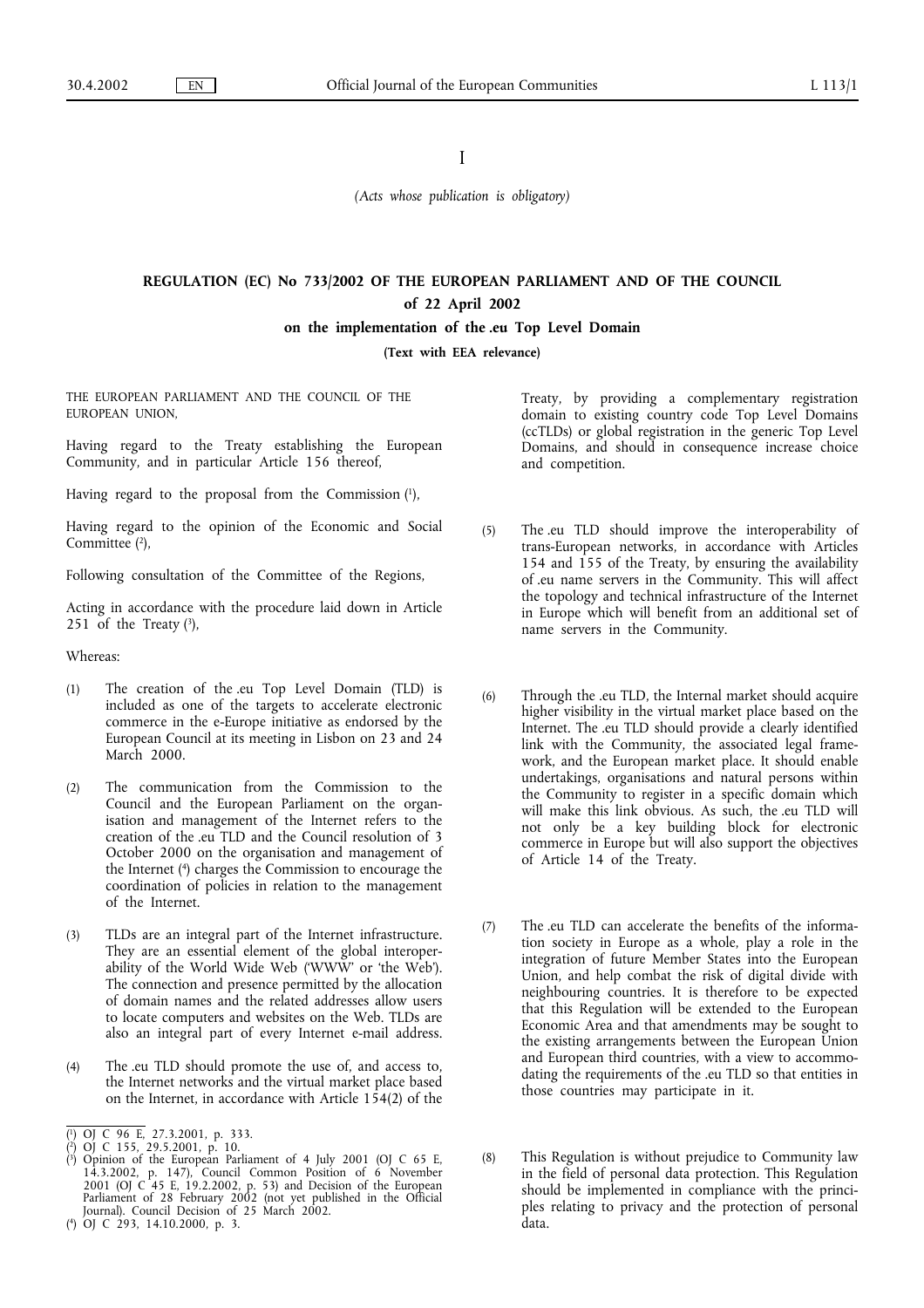- (9) Internet management has generally been based on the principles of non-interference, self-management and selfregulation. To the extent possible and without prejudice to Community law, these principles should also apply to the .eu ccTLD. The implementation of the .eu TLD may take into consideration best practices in this regard and could be supported by voluntary guidelines or codes of conduct where appropriate.
- (10) The establishment of the .eu TLD should contribute to the promotion of the European Union image on the global information networks and bring an added value to the Internet naming system in addition to the national ccTLDs.
- (11) The objective of this Regulation is to establish the conditions of implementation of the .eu TLD, to provide for the designation of a Registry and establish the general policy framework within which the Registry will function. National ccTLDs are not covered by this Regulation.
- (12) The Registry is the entity charged with the organisation, administration and management of the .eu TLD, including maintenance of the corresponding databases and the associated public query services, the accreditation of Registrars, the registration of domain names applied for by accredited Registrars, the operation of the TLD name servers and the dissemination of TLD zone files. Public query services associated with the TLD are referred to as 'Who is' queries. 'Who is'-type databases should be in conformity with Community law on data protection and privacy. Access to these databases provides information on a domain name holder and is an essential tool in boosting user confidence.
- (13) After publishing a call for expressions of interest in the *Official Journal of the European Communities*, the Commission should, on the basis of an open, transparent and non-discriminatory selection procedure, designate a Registry. The Commission should enter into a contract with the selected Registry which should specify the conditions applying to the Registry for the organisation, administration and management of the .eu TLD and which should be limited in time and renewable.
- (14) The Commission, acting on behalf of the Community, has requested the delegation of the EU code for the purpose of creating an Internet ccTLD. On 25 September 2000, the Internet Corporation for Assigned Names and Numbers (ICANN) issued a resolution providing that 'alpha-2 codes are delegable as ccTLDs only in cases where the ISO 3166 Maintenance Agency,

on its exceptional reservation list, has issued a reservation of the code that covers any application of ISO 3166-1 that needs a coded representation in the name of the country, territory or area involved'. Such conditions are met by the EU code which is therefore 'delegable' to the Community.

- (15) ICANN is at present responsible for coordinating the delegation of codes representing ccTLD to Registries. The Council resolution of 3 October 2000 encourages the implementation of the principles applied to ccTLD Registries adopted by the Governmental Advisory Committee (GAC). The Registry should enter into a contract with ICANN respecting the GAC principles.
- (16) The adoption of a public policy addressing speculative and abusive registration of domain names should provide that holders of prior rights recognised or established by national and/or Community law and public bodies will benefit from a specific period of time (a 'sunrise period') during which the registration of their domain names is exclusively reserved to such holders of prior rights recognised or established by national and/or Community law and public bodies.
- (17) Domain names should not be revoked arbitrarily. A revocation may, however, be obtained in particular should a domain name be manifestly contrary to public order. The revocation policy should nevertheless provide for a timely and efficient mechanism.
- (18) Rules should be adopted on the question of *bona vacantia* to address the status of domain names the registration of which is not renewed or which, for example because of succession law, are left without holder.
- (19) The new .eu TLD registry should not be empowered to create second-level domains using alpha-2 codes representing countries.
- (20) Within the framework established by this Regulation, the public policy rules concerning the implementation and functions of the .eu TLD and the public policy principles on registration, various options including the 'first come, first served' method should be considered when registration policy is formulated.
- (21) When reference is made to interested parties, provision should be made for consultation encompassing, in particular, public authorities, undertakings, organisations and natural persons. The Registry could establish an advisory body to organise such consultation.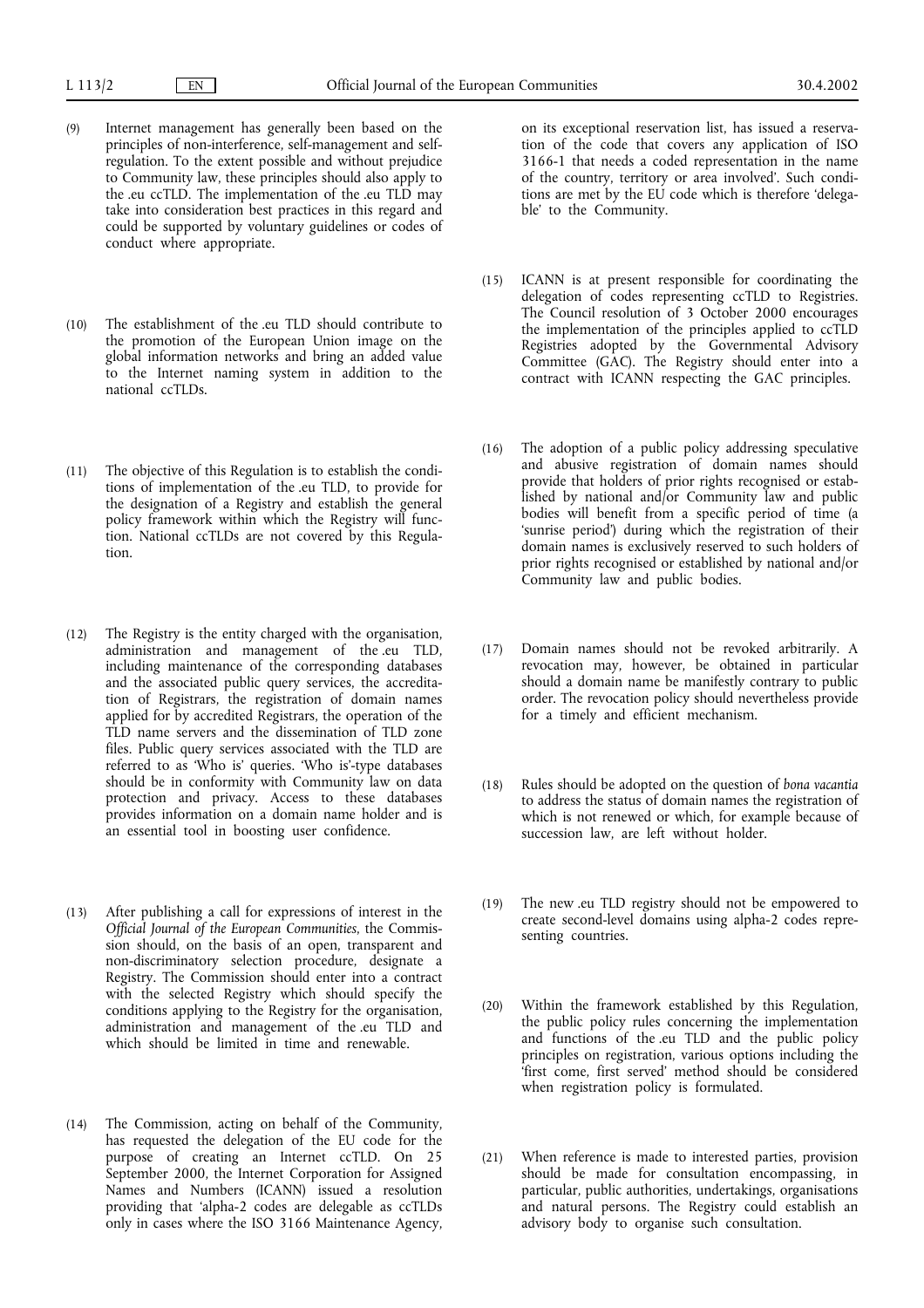- (22) The measures necessary for the implementation of this Regulation, including criteria for the selection procedure of the Registry, the designation of the Registry, as well as the adoption of public policy rules, should be adopted in accordance with Council Decision 1999/468/EC of 28 June 1999 laying down the procedures for the exercise of implementing powers conferred on the Commission  $(1)$ .
- (23) Since the objective of the proposed action, namely to implement the .eu TLD, cannot be sufficiently achieved by the Member States and can therefore, by reason of the scale and effects of the action, be better achieved at Community level, the Community may adopt measures, in accordance with the principle of subsidiarity as set out in Article 5 of the Treaty. In accordance with the principle of proportionality as set out in that Article, this Regulation does not go beyond what is necessary in order to achieve that objective,

HAVE ADOPTED THIS REGULATION:

#### *Article 1*

#### **Objective and scope**

1. The objective of this Regulation is to implement the .eu country code Top Level Domain (ccTLD) within the Community. The Regulation sets out the conditions for such implementation, including the designation of a Registry, and establishes the general policy framework within which the Registry will function.

2. This Regulation shall apply without prejudice to arrangements in Member States regarding national ccTLDs.

### *Article 2*

# **Definitions**

For the purposes of this Regulation:

- (a) 'Registry' means the entity entrusted with the organisation, administration and management of the .eu TLD including maintenance of the corresponding databases and the associated public query services, registration of domain names, operation of the Registry of domain names, operation of the Registry TLD name servers and dissemination of TLD zone files;
- (b) 'Registrar' means a person or entity that, via contract with the Registry, provides domain name registration services to registrants.

# *Article 3*

# **Characteristics of the Registry**

- 1. The Commission shall:
- (a) establish, in accordance with the procedure referred to in Article 6(3), the criteria and the procedure for the designation of the Registry;
- 
- (b) designate, in accordance with the procedure referred to in Article 6(2), the Registry after publishing a call for expressions of interest in the *Official Journal of the European Communities* and after the procedure for such call has been completed;
- (c) enter into, in accordance with the procedure referred to in Article 6(2), a contract which shall specify the conditions according to which the Commission supervises the organisation, administration and management of the .eu TLD by the Registry. The contract between the Commission and the Registry shall be limited in time and renewable.

The Registry may not accept registrations until the registration policy is in place.

2. The Registry shall be a non-profit organisation, formed in accordance with the law of a Member State and having its registered office, central administration and principal place of business within the Community.

3. Having obtained the prior consent of the Commission, the Registry shall enter into the appropriate contract providing for the delegation of the .eu ccTLD code. To this effect the relevant principles adopted by the Governmental Advisory Committee shall be taken into account.

4. The .eu TLD Registry shall not act itself as Registrar.

# *Article 4*

#### **Obligations of the Registry**

The Registry shall observe the rules, policies and procedures laid down in this Regulation and the contracts referred to in Article 3. The Registry shall observe transparent and nondiscriminatory procedures.

- 2. The Registry shall:
- (a) organise, administer and manage the .eu TLD in the general interest and on the basis of principles of quality, efficiency, reliability and accessibility;
- (b) register domain names in the .eu TLD through any accredited .eu Registrar requested by any:
	- (i) undertaking having its registered office, central administration or principal place of business within the Community, or
	- (ii) organisation established within the Community without prejudice to the application of national law, or
	- (iii) natural person resident within the Community;
- (c) impose fees directly related to costs incurred;
- (d) implement the extra-judicial settlement of conflicts policy based on recovery of costs and a procedure to resolve promptly disputes between domain name holders regarding rights relating to names including intellectual property rights as well as disputes in relation to individual decisions by the Registry. This policy shall be adopted in accordance with Article  $5(1)$  and take into consideration the recommendations of the World Intellectual Property Organisation. The policy shall provide adequate procedural guaranties for the parties concerned, and shall apply without ( $\overline{p}$ ) OJ L 184, 17.7.1999, p. 23. prejudice to any court proceeding;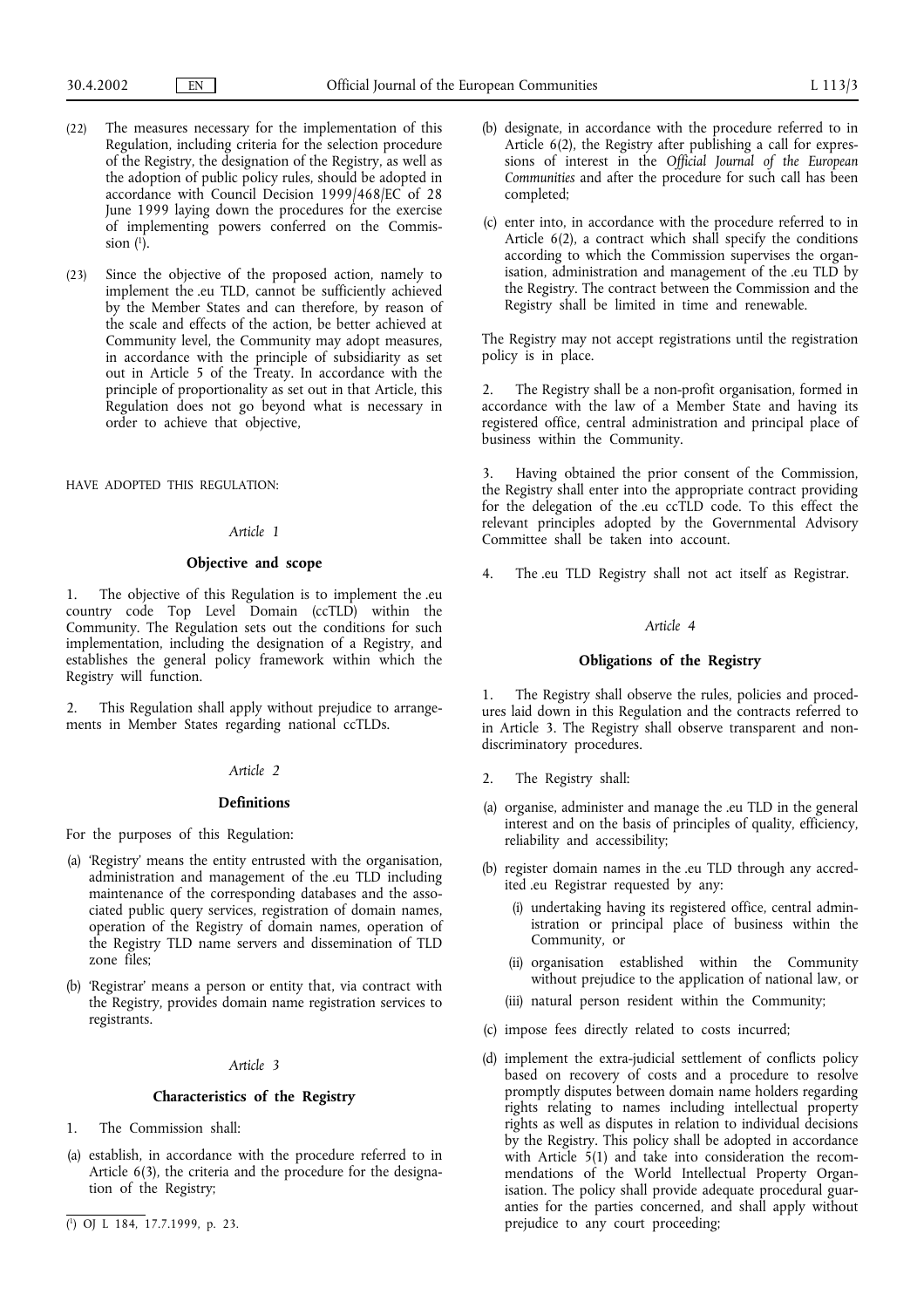- (e) adopt procedures for, and carry out, accreditation of .eu Registrars and ensure effective and fair conditions of competition among .eu Registrars;
- (f) ensure the integrity of the databases of domain names.

#### *Article 5*

# **Policy framework**

1. After consulting the Registry and following the procedure referred to in Article 6(3), the Commission shall adopt public policy rules concerning the implementation and functions of the .eu TLD and the public policy principles on registration. Public policy shall include:

(a) an extra-judicial settlement of conflicts policy;

- (b) public policy on speculative and abusive registration of domain names including the possibility of registrations of domain names in a phased manner to ensure appropriate temporary opportunities for the holders of prior rights recognised or established by national and/or Community law and for public bodies to register their names;
- (c) policy on possible revocation of domain names, including the question of *bona vacantia*,
- (d) issues of language and geographical concepts;
- (e) treatment of intellectual property and other rights.

Within three months of the entry into force of this Regulation, Member States may notify to the Commission and to the other Member States a limited list of broadly-recognised names with regard to geographical and/or geopolitical concepts which affect their political or territorial organisation that may either:

- (a) not be registered, or
- (b) be registered only under a second level domain according to the public policy rules.

The Commission shall notify to the Registry without delay the list of notified names to which such criteria apply. The Commission shall publish the list at the same time as it notifies the Registry.

Where a Member State or the Commission within 30 days of publication raises an objection to an item included in a notified list, the Commission shall take measures, in accordance with the procedure referred to in Article 6(3), to remedy the situation.

3. Before starting registration operations, the Registry shall adopt the initial registration policy for the .eu TLD in consultation with the Commission and other interested parties. The Registry shall implement in the registration policy the public policy rules adopted pursuant to paragraph 1 taking into account the exception lists referred to in paragraph 2.

The Commission shall periodically inform the Committee referred to in Article 6 on the activities referred to in paragraph 3 of this Article.

#### *Article 6*

#### **Committee**

1. The Commission shall be assisted by the Communications Committee established by Article 22(1) of Directive 2002/21/EC of the European Parliament and of the Council of 7 March 2002 on a common regulatory framework for electronic communications networks and services (Framework Directive) (1). Until the Communications Committee is established pursuant to Decision 1999/468/EC, the Commission shall be assisted by the Committee established by Article 9 of Council Directive 90/387/EEC of 28 June 1990 on the establishment of the internal market for telecommunication services through the implementation of open network provision (2).

2. Where reference is made to this paragraph, Articles 3 and 7 of Decision 1999/468/EC shall apply, having regard to the provisions of Article 8 thereof.

3. Where reference is made to this paragraph, Articles 5 and 7 of Decision 1999/468/EC shall apply, having regard to the provisions of Article 8 thereof.

The period laid down in Article 5(6) of Decision 1999/468/EC shall be set at three months.

4. The Committee shall adopt its rules of procedure.

# *Article 7*

# **Reservation of rights**

The Community shall retain all rights relating to the .eu TLD including, in particular, intellectual property rights and other rights to the Registry databases required to ensure the implementation of this Regulation and the right to re-designate the Registry.

#### *Article 8*

### **Implementation report**

The Commission shall submit a report to the European Parliament and the Council on the implementation, effectiveness and functioning of the .eu TLD one year after the adoption of this Regulation and thereafter every two years.

<sup>(</sup> 1) OJ L 108, 24.4.2002, p. 33.

<sup>(</sup> 2) OJ L 192, 24.7.1990, p. 1. Directive as last amended by Directive 97/51/EC of the European Parliament and of the Council (OJ L 295, 29.10.1997, p. 23).